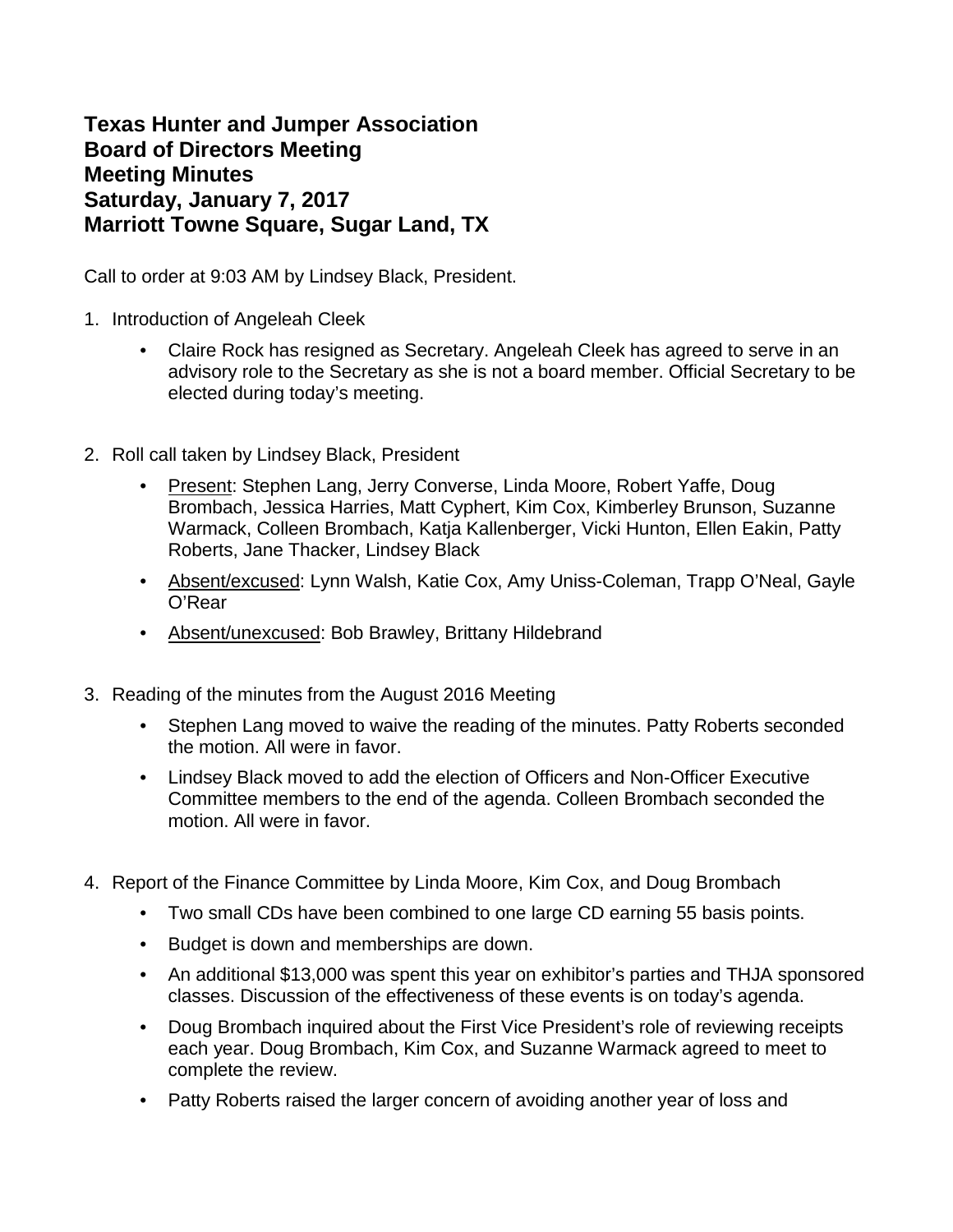increasing membership. Jerry Converse brought up that the loss appears to equate to the additional expenditure on sponsorship and young riders. Both utilize THJA's assets in accordance with the organization's purpose. Suzanne Warmack indicated she felt the loss was due to the USHJA removing THJA's authority to charge nonmember fees at horse shows.

- There was much discussion of ideas to increase membership including ways to reach out to members of local organizations and encourage them to join THJA. There was discussion of adding local organizations to THJA awards.
- Colleen Brombach proposed a small committee be created to brainstorm ideas for approaching local organizations and create income and budget projections to be presented at the meeting in April. Colleen Brombach, Lindsey Black, Patty Roberts, and Matt Cyphert volunteered as committee members.
- Various ideas were discussed with the end goal of increasing membership including ways to make the banquet more fun, making THJA awards more appealing, and ways to encourage trainers to attend the banquet.
- Ellen Eakin suggested horsemanship or educational awards with banquet recognition. She agreed to put something together and propose the idea more formally at the April meeting.
- Lindsey Black agreed to meet with Patty Roberts and Linda Moore to discuss the process of potentially appealing USHJA's removal of THJA nonmember fees.
- 5. Report of the Rule Book Committee by Jerry Converse
	- The names of some of THJA's recognized classes are changing. Changes to the rule book will need to be made accordingly.
	- Robert Yaffe agreed to send Jerry Converse an email on the changes to be made.
- 6. Report of the Nominating Committee by Katja Kallenberger, Jessica Harries, and Doug **Brombach** 
	- New board members: Bob Brawley, Brittany Hildebrand, Amy Uniss-Coleman, and Trapp O'Neal.
- 7. Report of the Prize List Committee by Linda Moore
	- Linda Moore raised the issue of show managers submitting prize lists with many editorial mistakes. This takes a significant amount of time to review and correct.
	- Lindsey Black moved that a prize list be returned if found to contain more than five substantive errors. The affected show is not sanctioned until a compliant prize list is submitted. If this causes the prize list to be late, the show will be fined the \$500 late fee accordingly. Katja Kallenberger seconded the motion. All were in favor.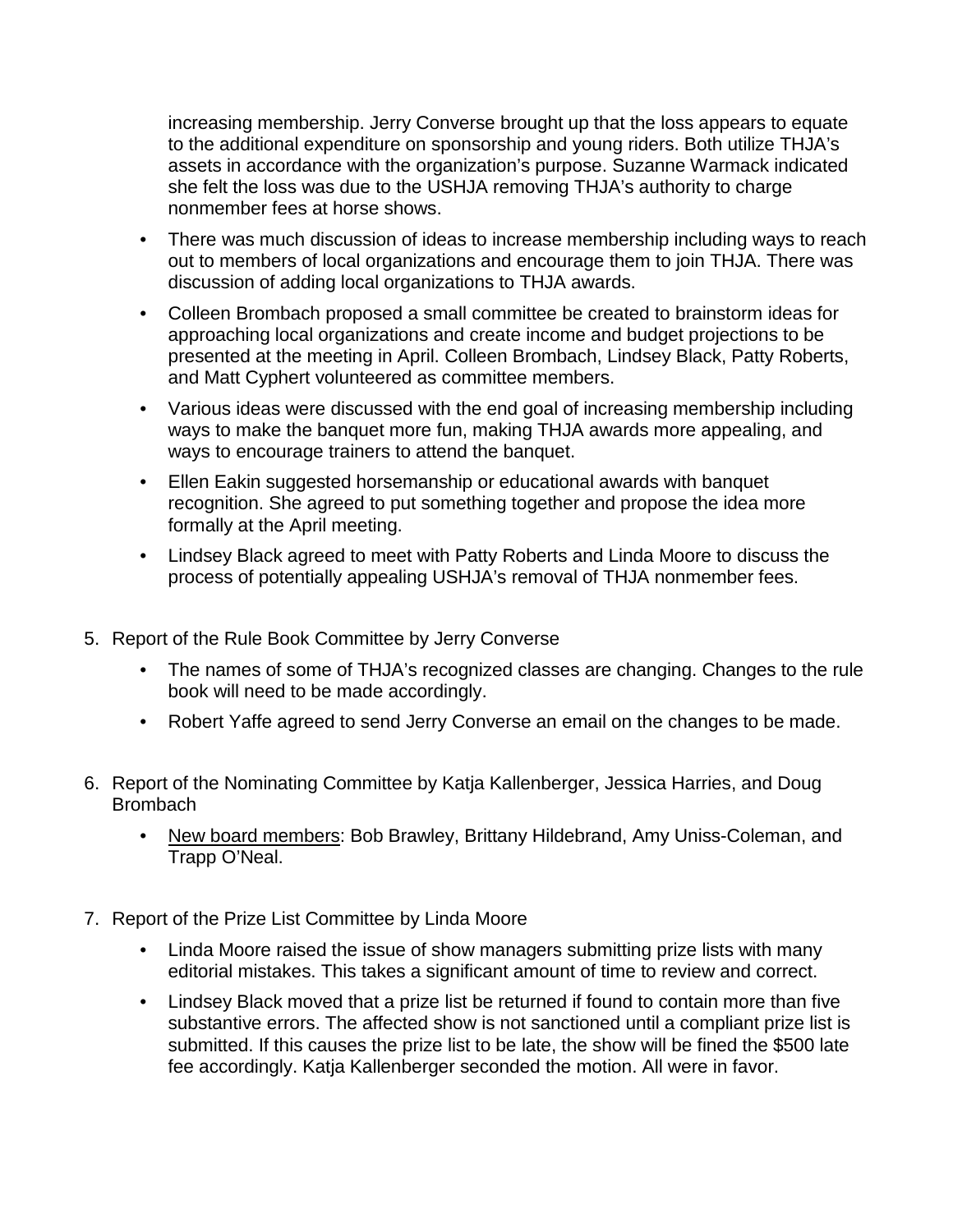- 8. Report of the Show Standards Committee
	- Claire Rock was previously the Show Standards Committee chair.
	- Discussion was tabled to be addressed at the end of the meeting.
- 9. Report of the Sponsorship Committee by Patty Roberts
	- Patty Roberts presented a handout of 2016 THJA Sponsorship Requests and funds awarded.
	- There was then some discussion about the effectiveness of the sponsorships for encouraging membership. Concerns over the timing of and spreading awareness about the exhibitor's parties were raised. Additional ideas were suggested including sponsored brunches requiring membership, discounted Rider's Club membership for THJA members at GSEC, and other member events and/or parties.
	- Lindsey Black requested that Robert Yaffe pull the demographic data on THJA members to examine locality of the majority of THJA members. Robert Yaffe agreed to follow up with an email report.

10.Report on the Web Site and Information Systems by Robert Yaffe

- Robert Yaffe noted that he is making some back end security-related changes to the website next week.
- Robert Yaffe mentioned that he removes trainers from the website trainer list if they are not current members by the first week of March. It was discussed that this should be done earlier. It was also discussed that a notification be sent along with renewal reminders to trainers indicating that their names will be removed if they do not renew by a specified date.
- Robert Yaffe and Linda Moore raised the issue of incorrect calculations of Champions and Reserve Champions occurring frequently in results delivered from the horse shows. Robert Yaffe indicated that he typically sends an email to the show managers to address errors. Doug Brombach suggested copying the effected THJA member on the emails to show managers.
- Lindsey Black agreed to write a letter to show managers and secretaries addressing the calculation errors. She and Linda Moore agreed to meet to determine the appropriate list of individuals to receive the letter.
- Lindsey Black noted that she would provide Robert Yaffe with a "Happy New Year" note she'd like put on the website that will include links to USHJA on the two hot topic issues this year – The reorganized Green and Young Hunter divisions and the 2018 requirement for all horses to have microchips.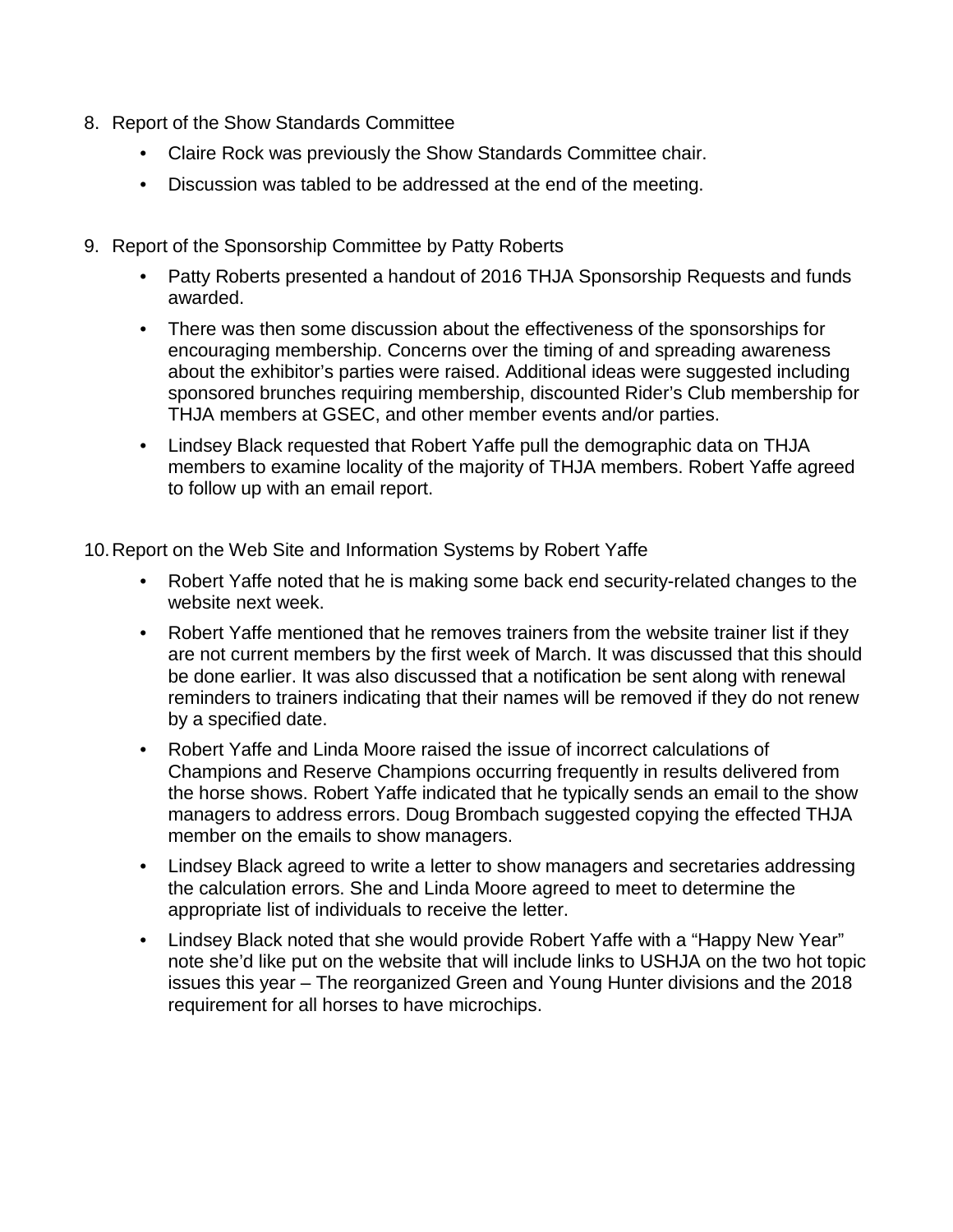## 11.Report on USEF and USHJA News by Patty Roberts and Colleen Brombach

- Two big changes in the upcoming year: (1) Microchips required for all horses beginning in 2018 and (2) the reorganized Green Hunter and Young Hunter divisions.
- Colleen Brombach presented on potential changes to the Trainer Certification Program discussed at the USHJA Annual Meeting. She informed that the committee presented a new idea for trainer levels based on years of experience in the industry. USHJA has also indicated that it still intends to, at some point in the future, require all horse show entries to list a Certified Trainer.
- Patty Roberts noted that to show in the Young Hunter divisions this year, age verification and a microchip are required. Colleen Brombach informed that at the USHJA Annual Meeting, the breed organizations indicated that they are providing age verification services.

12.Report on the Annual Awards Banquet by Vicki Hunton

- Discussion of the presentation of the Lifetime Achievement award to George and Claudine Pletcher.
- Jessica Harries proposed that a 'Save the Date' mail out should be sent to increase banquet awareness in future years.
- Lindsey Black opened the discussion of possibly hiring an event planner for future banquets. Doug Brombach felt that a marketing professional for THJA in general would be more beneficial. Patty Roberts agreed.
- Lindsey Black agreed to meet with Lynn Walsh to discuss ideas and a list of marketing consultants to propose at the next board meeting in April.
- Doug Brombach moved that beginning with the January 2018 awards banquet, board members receive one no charge, non-transferrable ticket to attend the banquet. Kim Cox seconded the motion. Patty Roberts, Lindsey Black, and Stephen Lang abstained. All others were in favor.
- Stephen Lang moved that Banquet Chairman select a Banquet Committee and report the names of the committee members to the THJA Board. Doug Brombach seconded the motion. All were in favor.

Other Agenda items:

- a. Discussion regarding hiring Melissa Osbourne to manage social media
	- Lindsey Black indicated that after little response to an email asking opinions on spending \$200 per month to hire Melissa Osbourne to manage THJA's social media presence, she decided to hire her. She feels the results have been positive so far.
	- Doug Brombach moved that THJA continue to pay Melissa Osbourne \$200 per month to build social presence. Kim Cox seconded the motion. All were in favor.